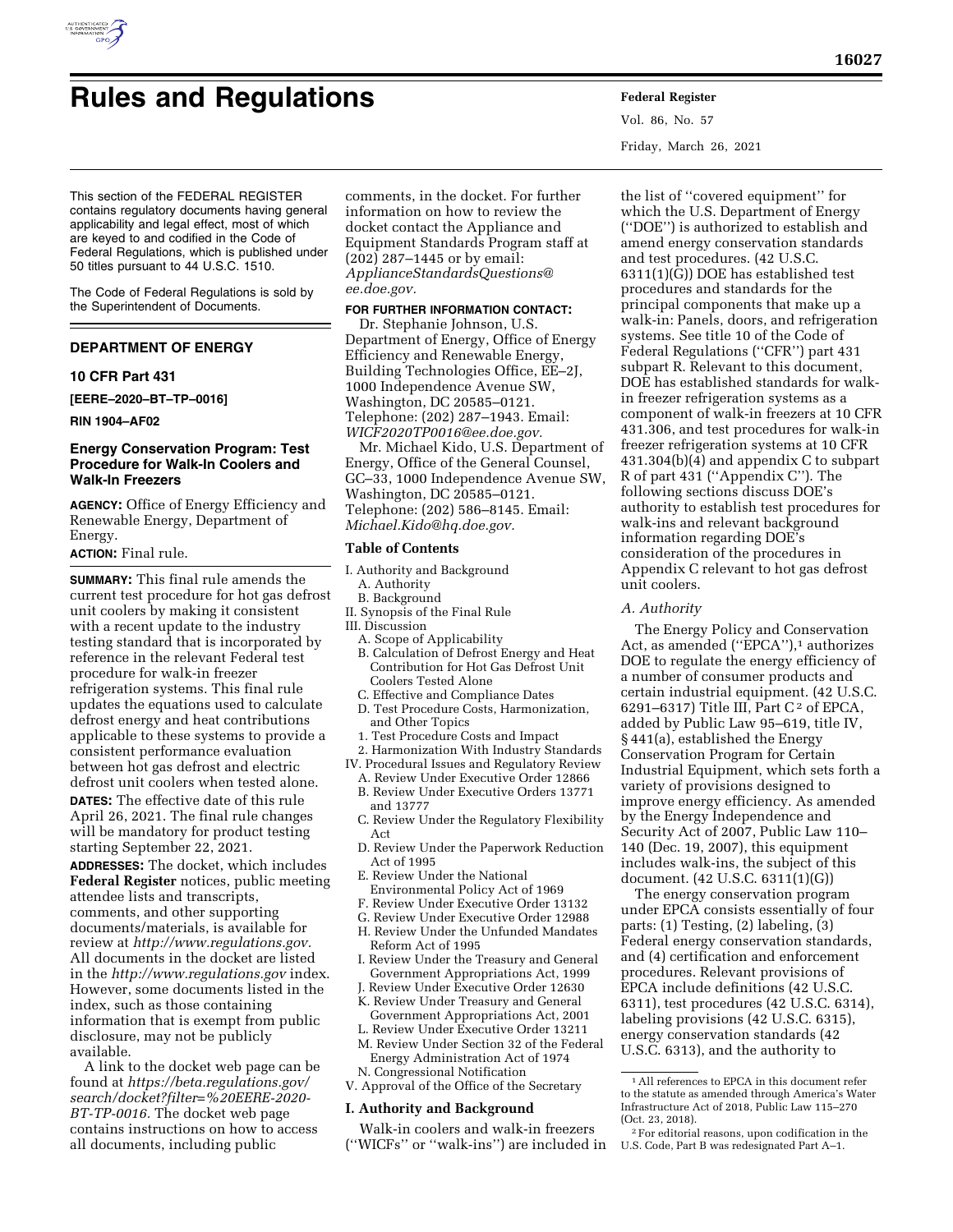require information and reports from manufacturers (42 U.S.C. 6316).

The Federal testing requirements consist of test procedures that manufacturers of covered equipment must use as the basis for: (1) Certifying to DOE that their equipment complies with the applicable energy conservation standards adopted pursuant to EPCA (42 U.S.C. 6316(a); 42 U.S.C. 6295(s)), and (2) making representations about the efficiency of that equipment (42 U.S.C. 6314(d)). Similarly, DOE uses these test procedures to determine whether the equipment complies with relevant standards promulgated under EPCA. (42 U.S.C. 6316(a); 42 U.S.C. 6295(s))

Federal energy efficiency requirements for covered equipment established under EPCA generally supersede State laws and regulations concerning energy conservation testing, labeling, and standards. (42 U.S.C. 6316(a) and (b); 42 U.S.C. 6297) DOE may, however, grant waivers of Federal preemption for particular State laws or regulations, in accordance with the procedures and other provisions of EPCA. (42 U.S.C. 6316(b)(2)(D))

Under 42 U.S.C. 6314, EPCA sets forth the criteria and procedures DOE must follow when prescribing or amending the test procedures for covered equipment. EPCA requires that any test procedures prescribed or amended under this section shall be reasonably designed to produce test results that reflect the energy efficiency, energy use or estimated annual operating cost of a given type of covered equipment during a representative average use cycle (as determined by the Secretary) and shall not be unduly burdensome to conduct. (42 U.S.C. 6314(a)(2))

EPCA provides specific requirements for determining the R value for certain walk-in components. (42 U.S.C.  $6314(a)(9)(A)(i)$ –(iv)) In addition, EPCA requires that DOE establish test procedures to measure walk-in energy use. (42 U.S.C. 6314(a)(9)(B)(i)) DOE satisfied this requirement when it first established test procedures for this equipment in 2011. See generally, 76 FR 21580 (April 15, 2011) (final rule establishing test procedures for walk-in equipment). See also 10 CFR 431.304 and 10 CFR part 431, subpart R, appendices A through C.

If DOE determines that a test procedure amendment is warranted, it must publish a proposed test procedure and offer the public an opportunity to present oral and written comments on it. (42 U.S.C. 6314(b))

EPCA also requires that, at least once every 7 years, DOE evaluate test procedures for each type of covered equipment, including walk-ins, to

determine whether amended test procedures would more accurately or fully comply with the requirements for the test procedures to not be unduly burdensome to conduct and be reasonably designed to produce test results that reflect energy efficiency, energy use, and estimated operating costs during a representative average use cycle. (42 U.S.C. 6314(a)(1)) In addition, if the Secretary determines that a test procedure amendment is warranted, the Secretary must publish proposed test procedures in the **Federal Register**, and afford interested persons an opportunity (of not less than 45 days' duration) to present oral and written data, views, and arguments on the proposed test procedures. (42 U.S.C. 6314(b)) If DOE determines that test procedure revisions are not appropriate, DOE must publish its determination not to amend the test procedures. (42 U.S.C. 6314(a)(1)(A)(ii))

DOE is publishing this final rule in satisfaction of its obligations specified in EPCA. (42 U.S.C. 6314(a))

#### *B. Background*

On May 13, 2014, DOE published a test procedure final rule (''May 2014 final rule'') that accommodated testing of complete refrigeration systems and for the individual components of split systems to be tested separately. 79 FR 27388, 27398. A split-system refrigeration system consists of two separate components: A unit cooler,3 which is installed inside a walk-in enclosure, and a condensing unit,<sup>4</sup> which is installed outside the enclosure, either inside a building in which the walk-in is constructed, or outdoors. The amendments finalized in the May 2014 final rule accommodate testing of the entire ''matched pair'' refrigeration system (*i.e.,* a condensing unit and unit cooler together), the condensing unit alone, or the unit cooler alone. When testing an individual component alone, the energy use attributed to the other system component is represented by a default value or by using a default performance characteristic. Specifically, when testing a unit cooler alone, the condensing unit energy use is determined using the representative energy efficiency ratio (''EER'') specified

for the appropriate adjusted dew point temperature in Table 17 of Air Conditioning, Heating, and Refrigeration Institute (''AHRI'') Standard 1250–2009 (''AHRI 1250–2009''). Energy use of the unit cooler's components, *i.e.,* its evaporator fan(s) and its electric defrost heater (for units that use electric defrost),<sup>5</sup> is directly measured during the test. Conversely, when testing a condensing unit alone, the compressor and condenser fan energy are directly measured, while the energy use of the components of the unit cooler are represented by default values. The test procedure provides default values for the evaporator fans, and, for lowtemperature refrigeration systems, the energy use and heat load associated with defrost.6 See Appendix C, Sections 3.4.2 through 3.4.5. The default defrost energy and heat values are based on representative energy use of electric defrost, by far the most common form of defrost. Electric defrost consists of electric resistance heaters built into the evaporator coil and the unit cooler drain pan that are energized occasionally during the day to warm the coil and melt the frost.

Additionally, the May 2014 final rule established a method for determination of annual energy walk-in factor (''AWEF'') for refrigeration systems with ''hot gas'' defrost, using nominal values to represent the energy use and heat load of this method. 79 FR 27388, 27401. Rather than using electric resistance coils embedded in the evaporator for defrosting, hot gas defrost uses refrigerant to transfer heat to the evaporator. That heat may be transferred from the ambient air outside the walkin, but heat for defrosting can also be transferred from the compressor or a thermal storage component that stores heat generated during the compressor on-cycle. DOE notes that, unlike the default values for electric defrost, which are required for use only when testing condensing units, the hot gas defrost nominal values were to be used for any system using hot gas defrost (see  $\S$  431.303(c)(10)(xii) as finalized in the May 2014 final rule for unit coolers and complete refrigeration systems (*e.g.,* 

<sup>3</sup>A unit cooler is defined as an assembly, including means for forced air circulation and elements by which heat is transferred from air to refrigerant, thus cooling the air, without any element external to the cooler imposing air resistance. 10 CFR 431.302.

<sup>4</sup>A condensing unit, for the purposes of DOE walk-in refrigeration system testing, is an assembly that (1) includes 1 or more compressors, a condenser, and one refrigeration circuit; and (2) is designed to serve one refrigerated load. 10 CFR 431.302.

<sup>5</sup>Electric defrost consists of electric resistance heaters built into the evaporator coil and the unit cooler drain pan that are energized occasionally during the day to warm the coil and melt the frost.

<sup>6</sup> Defrost is required to remove frost from the evaporator coils of refrigeration systems, which collects during the refrigeration system on-cycle as water vapor in the air freezes onto the cold evaporator surfaces. Defrost capability is required for freezers, but is optional for coolers, since the surrounding walk-in interior temperature is above freezing temperature and thus can melt the frost between on-cycles in many walk-in cooler applications.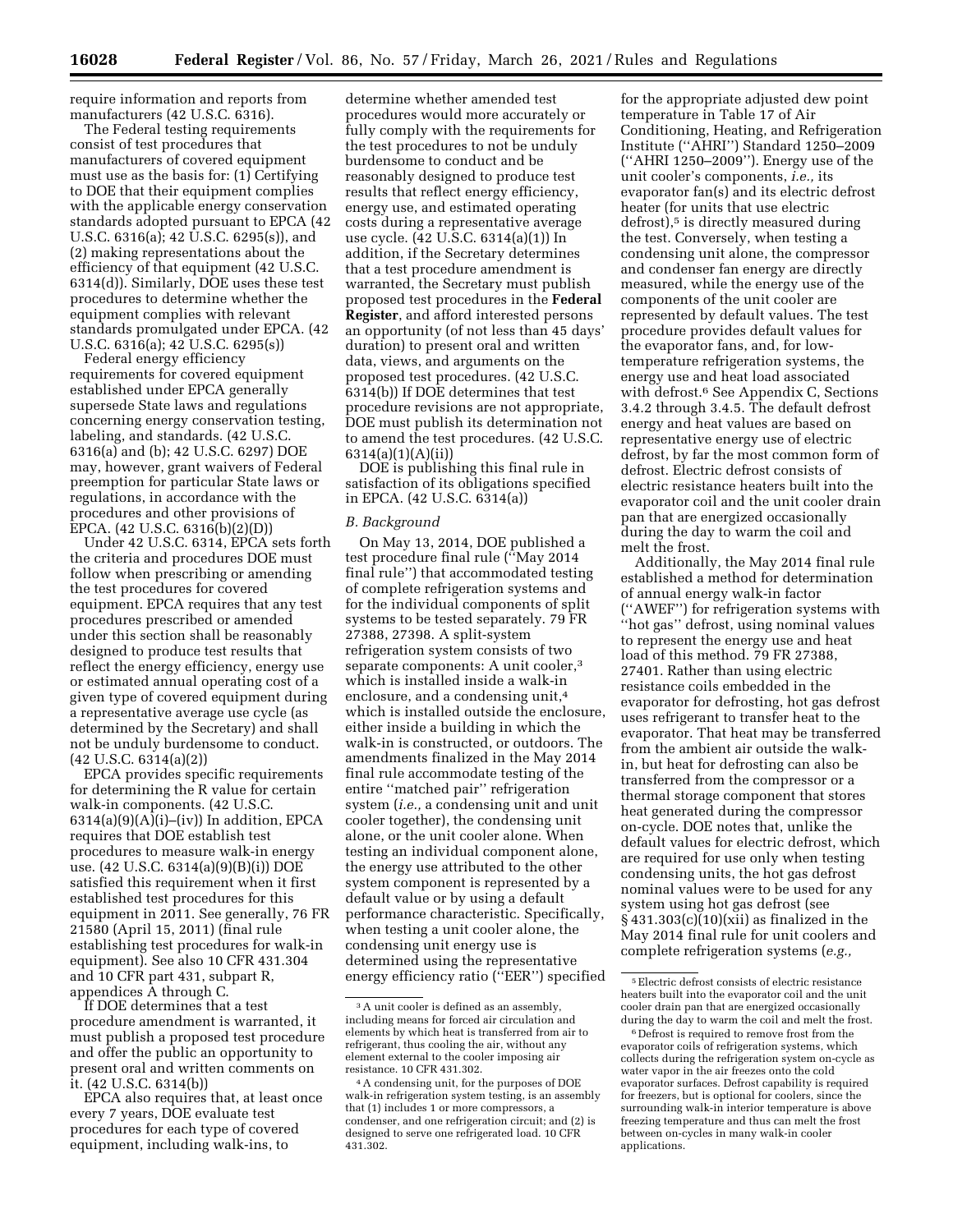matched pairs) and see § 431.303(c)(12)(ii) as finalized in the May 2014 final rule for condensing units). 79 FR 27388, 27413–27414.7 The application of the hot gas defrost nominal values was established for all system configurations because an appropriate test method to accurately measure hot gas defrost that would not be unduly burdensome to conduct had not been developed. 79 FR 27388, 27401. As such, energy use and heat load default values were established for both hot gas defrost unit coolers and condensing units tested alone that use hot gas defrost. (The default values for calculating hot gas defrost energy and heat load established in the May 2014 final rule were much lower than the default values established for calculating energy use and heat load for electric defrost; thus, use of these values represented a ''hot gas defrost credit.'')

DOE most recently amended the test procedures for the performance requirements for walk-in refrigeration system components (*e.g.,* refrigeration systems such as unit coolers), in a final rule published on December 28, 2016. 81 FR 95758 (''December 2016 final rule''). That rule adopted a series of amendments to provisions affecting certain walk-in refrigeration systems, including removal of the performance credit for hot gas defrost systems. As established in the December 2016 final rule, a hot gas defrost condensing unit is tested without measuring the impacts of the hot gas defrost feature, and that feature will not affect the measured efficiency either positively or negatively. *See id.* In that sense, the test procedure for condensing units with hot

gas defrost is the same as the test procedure for units with electric defrost. *Id.* These amendments had their initial origins as part of rulemaking negotiations held under the Appliance Standards and Rulemaking Federal Advisory Committee (''ASRAC''). See 80 FR 46521 (August 5, 2015) (establishing a WICF Working Group under ASRAC). DOE assigned to hot gas defrost unit coolers the same default values for electric defrost heat and energy use calculations that the test procedure assigns to dedicated condensing units that are not matched with a unit cooler for testing (*i.e.,* tested alone). 81 FR 95758, 95776. The default electric defrost energy and heat values were validated by testing unit coolers with measured gross capacity up to 18,000 Btu/h.8 The approach adopted in the December 2016 final rule remains the current test method for addressing hot gas defrost.

Relatedly, DOE published a final rule on July 10, 2017, that adopted energy conservation standards for WICFs. 82 FR 31808 (''July 2017 final rule''). The analysis supporting the development of these standards considered only electric defrost walk-in refrigeration systems. Compliance with the amended energy conservation standards established in the July 2017 final rule has been required beginning July 10, 2020. *Id.* 

In general, the current DOE test procedure requires testing of WICF refrigeration systems to be conducted pursuant to AHRI 1250–2009, with certain clarifications and modifications. Section 3.0 of Appendix C. Since the December 2016 final rule, AHRI has published a revised version of the 1250

standard, AHRI 1250–2020. AHRI 1250– 2020 includes revised equations for calculation of the default electric defrost energy and heat load for condensing units tested alone, which are significantly less than the values in Appendix C. AHRI notified DOE on May 21, 2020 that some high-capacity hot gas defrost units might not comply with the energy conservation standards for which compliance has been required since July 10, 2020.9

DOE published a notice of proposed rulemaking (''NOPR'') on September 28, 2020, in which DOE proposed to amend the WICF test procedure to revise the defrost energy and heat contribution values for hot gas defrost unit coolers. 85 FR 60724 (''September 2020 NOPR''). DOE held a public meeting via webinar related to this NOPR on October 2, 2020. That proposal serves as the basis for this final rule.

#### **II. Synopsis of the Final Rule**

This final rule amends section 3.5 of Appendix C of the current test procedure, which assigns defrost energy and heat contribution values for hot gas defrost unit coolers tested alone, by incorporating equations consistent with Section C10.2.2 of Appendix C of AHRI 1250–2020 (including equations C46 through C49, which address electric defrost energy use for dedicated condensing units tested alone).10

Table II.1 summarizes the adopted amendments, compares the amendments to the current test procedure, and states the reason for the adopted change.

# TABLE II.1—SUMMARY OF CHANGES IN THE AMENDED TEST PROCEDURE

| Current DOE test procedure                                                                                                                                                                                   | Amended test procedure                                                                                                                                                                                                              | Attribution                          |
|--------------------------------------------------------------------------------------------------------------------------------------------------------------------------------------------------------------|-------------------------------------------------------------------------------------------------------------------------------------------------------------------------------------------------------------------------------------|--------------------------------------|
| Defrost energy and heat contribution for hot gas defrost<br>unit coolers are determined based on the calculation<br>for electric defrost for dedicated condensing units that<br>are not matched for testing. | Revise defrost energy and heat contribution values for<br>hot gas defrost unit coolers to be consistent with the<br>electric defrost energy use and heat contributions<br>from section C10.2.2 in Appendix C of AHRI 1250-<br>2020. | Industry Test Procedure up-<br>date. |

DOE has determined that the narrow amendments described in section III and adopted in this final rule would better evaluate the measured efficiency of the walk-in refrigeration system equipment using hot gas defrost compared to the current procedure, and that this narrow amendment will not cause the test procedure to be unduly burdensome to conduct. Discussion of DOE's actions

are addressed in detail in section III of this document.

The effective date for the amended test procedures adopted in this final rule is 30 days after publication of this document in the **Federal Register**. Representations of energy use or energy efficiency must be based on testing in accordance with the amended test procedures beginning 180 days after the publication of this final rule. (See 42 U.S.C. 6314(d))

#### **III. Discussion**

The following sections describe the scope of equipment for which this final rule applies, the calculations that support this final rule, and effective compliance dates. DOE received comments in response to the September

<sup>7</sup>These requirements were later removed in a test procedure final rule published on December 28, 2016. 81 FR 95758, 95774–95777.

<sup>8</sup>See Docket EERE–2015–BT–STD–0016, No.

<sup>&</sup>lt;sup>9</sup> Available at *https://regulations.gov/comment/ [EERE-2020-BT-TP-0016-0007.](https://regulations.gov/comment/EERE-2020-BT-TP-0016-0007)* 

<sup>10</sup> DOE modified equation C49 by removing the divisor of 1.0 to simplify the equation. This change does not affect the result.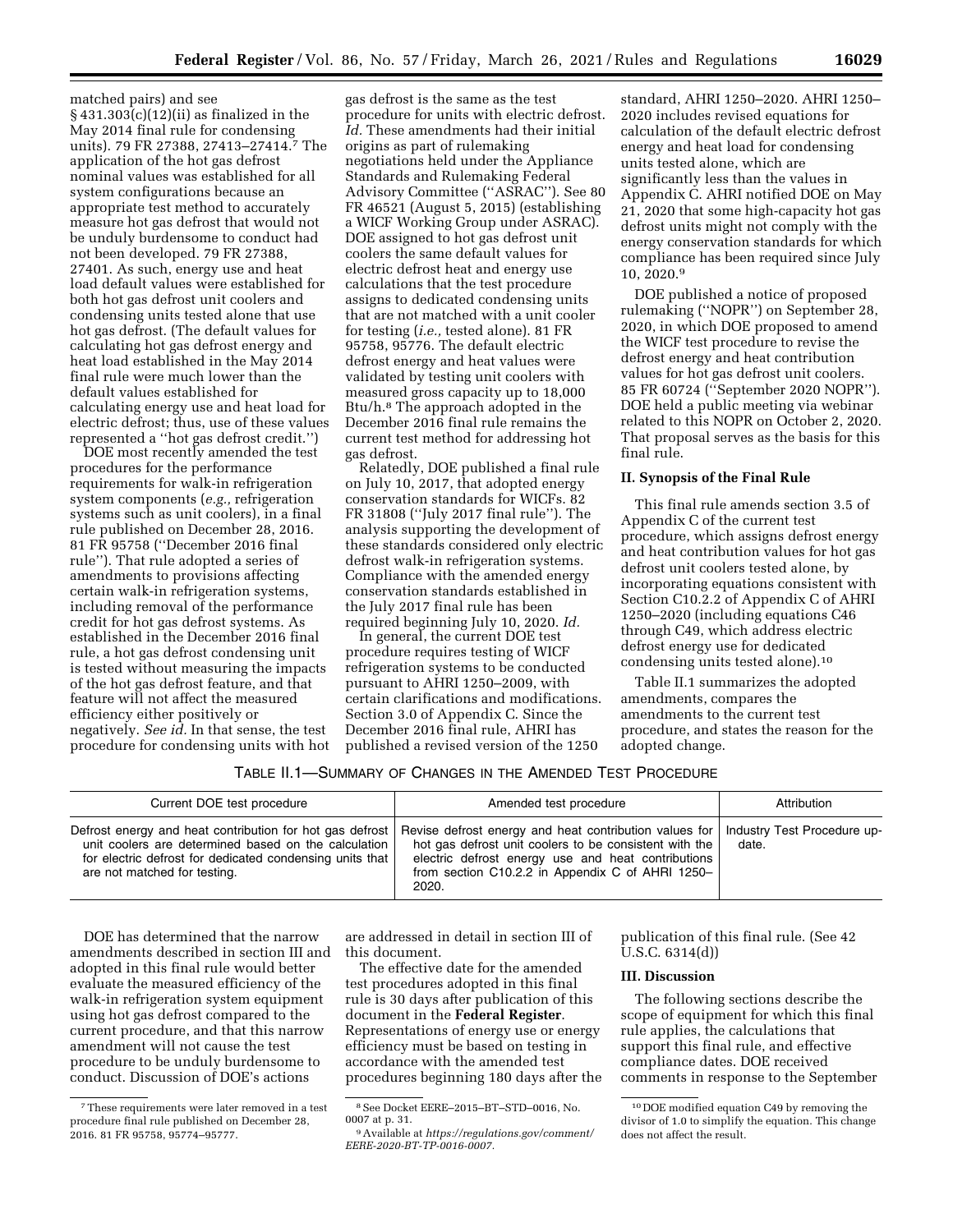2020 NOPR from the interested parties listed in Table III.1.

TABLE III.1—SEPTEMBER 2020 NOPR WRITTEN COMMENTS

| Commenter(s) | Reference in this<br>final rule | Commenter type                                                                                |
|--------------|---------------------------------|-----------------------------------------------------------------------------------------------|
|              | <sup>1</sup> PRC                | Trade Association.<br>Utility.<br><b>Efficiency Organization.</b><br>Country Official/Agency. |

A parenthetical reference at the end of a comment quotation or paraphrase provides the location of the item in the public record.11 The comments received and DOE's decisions regarding finalization of the test procedure amendments are discussed in the sections that follow.

## *A. Scope of Applicability*

In this final rule, DOE is amending the test procedure for hot gas defrost unit coolers only.

DOE defines a ''walk-in cooler and walk-in freezer'' as an enclosed storage space refrigerated to temperatures, respectively, above, and at or below 32 degrees Fahrenheit that can be walked into, and has a total chilled storage area of less than 3,000 square feet (excluding products designed and marketed exclusively for medical, scientific, or research purposes). 10 CFR 431.302.

DOE defines a ''unit cooler'' as an assembly, including means for forced air circulation and elements by which heat is transferred from air to refrigerant, thus cooling the air, without any element external to the cooler imposing air resistance. A unit cooler is a ''refrigeration system,'' which DOE defines as the mechanism (including all controls and other components integral to the system's operation) used to create the refrigerated environment in the interior of a walk-in cooler or walk-in freezer, consisting of: (1) A dedicated condensing refrigeration system (as

defined in 10 CFR 431.302); or (2) a unit cooler.

DOE has determined that its current test procedure provides results that are not essentially the same for hot gas defrost unit coolers and electric defrost unit coolers, as intended in the December 2016 final rule. As a result, not only might the values from using the procedure's calculations be unrepresentative, but it may not be possible for certain hot gas defrost unit coolers to comply with the applicable energy conservation standards using the current test procedure's default calculations.

# *B. Calculation of Defrost Energy and Heat Contribution for Hot Gas Defrost Unit Coolers Tested Alone*

As discussed in the September 2020 NOPR, certain manufacturers and AHRI informed DOE that the test method for hot gas defrost unit coolers does not provide results that are comparable to the results for electric defrost unit coolers. 85 FR 60724, 60728. As such, hot gas defrost unit coolers above a certain capacity may, when tested under the current procedure, produce unrepresentative values and have difficulty demonstrating compliance with the relevant standards. As discussed, the DOE test procedure determines the AWEF of hot gas defrost unit coolers by using the default electric defrost energy use and heat load values from the test procedure for condensing units tested alone. Appendix C Sections 3.5.2, 3.4.2.4, and 3.4.2.5.

Using the defrost energy and heat load values in the test method prescribed in Appendix C of the current test procedure, Table III.2 compares hypothetical, best-case AWEF values assuming the unit cooler fans draw zero power (an impossible situation) and

AWEF values using representative unit cooler fan wattages at different gross capacity levels.12 These are the same values used to represent electric defrost energy and heat values for determining the AWEF for condensing units tested alone. The zero-fan-watt AWEF levels are higher than would be achieved by max-tech unit coolers, since the calculations were done assuming that the unit cooler fans consume zero energy for illustrative purposes.

Hypothetical AWEF values were calculated as follows. Energy contributions included in the AWEF calculation for this case include compressor energy and defrost energy. The compressor energy is calculated as the unit cooler gross capacity, divided by a compressor system EER value prescribed in Table 17 of AHRI 1250– 2009 for low-temperature unit coolers  $(i.e., EER = 6.7)$ , multiplied by a load factor representing percentage compressor run time. The load factor is equal to the walk-in enclosure thermal load plus the average per-hour defrost heat contribution divided by the unit cooler's net capacity. In this calculation, higher defrost energy and heat load values both reduce AWEF, with a higher AWEF value indicating more efficient performance. For unit coolers above a certain capacity—even for the hypothetical, impossible zero-fan-watt scenario—using the current default defrost energy and heat load values results in a lower AWEF than the current low-temperature unit cooler minimum standard.

<sup>&</sup>lt;sup>11</sup>The parenthetical reference provides a reference for information located in the docket of DOE's rulemaking to amend the WICF test procedure. (Docket No. EERE–2020–BT–TP–0016, which is maintained at *[http://www.regulations.gov/](http://www.regulations.gov/#!docketDetail;D=EERE-2020-BT-TP-0016)  [#!docketDetail;D=EERE-2020-BT-TP-0016](http://www.regulations.gov/#!docketDetail;D=EERE-2020-BT-TP-0016)*). The references are arranged as follows: (Commenter name, comment docket ID number, page of that document).

<sup>12</sup> Gross capacity is the cooling delivered by the refrigerant passing through the unit cooler evaporator. Net capacity or cooling effect is less than this value by an amount equal to the heat of the fans (*i.e.,* fan input power in Watts converted to heat in Btu/h by multiplying by 3.412) used to circulate air through the unit cooler.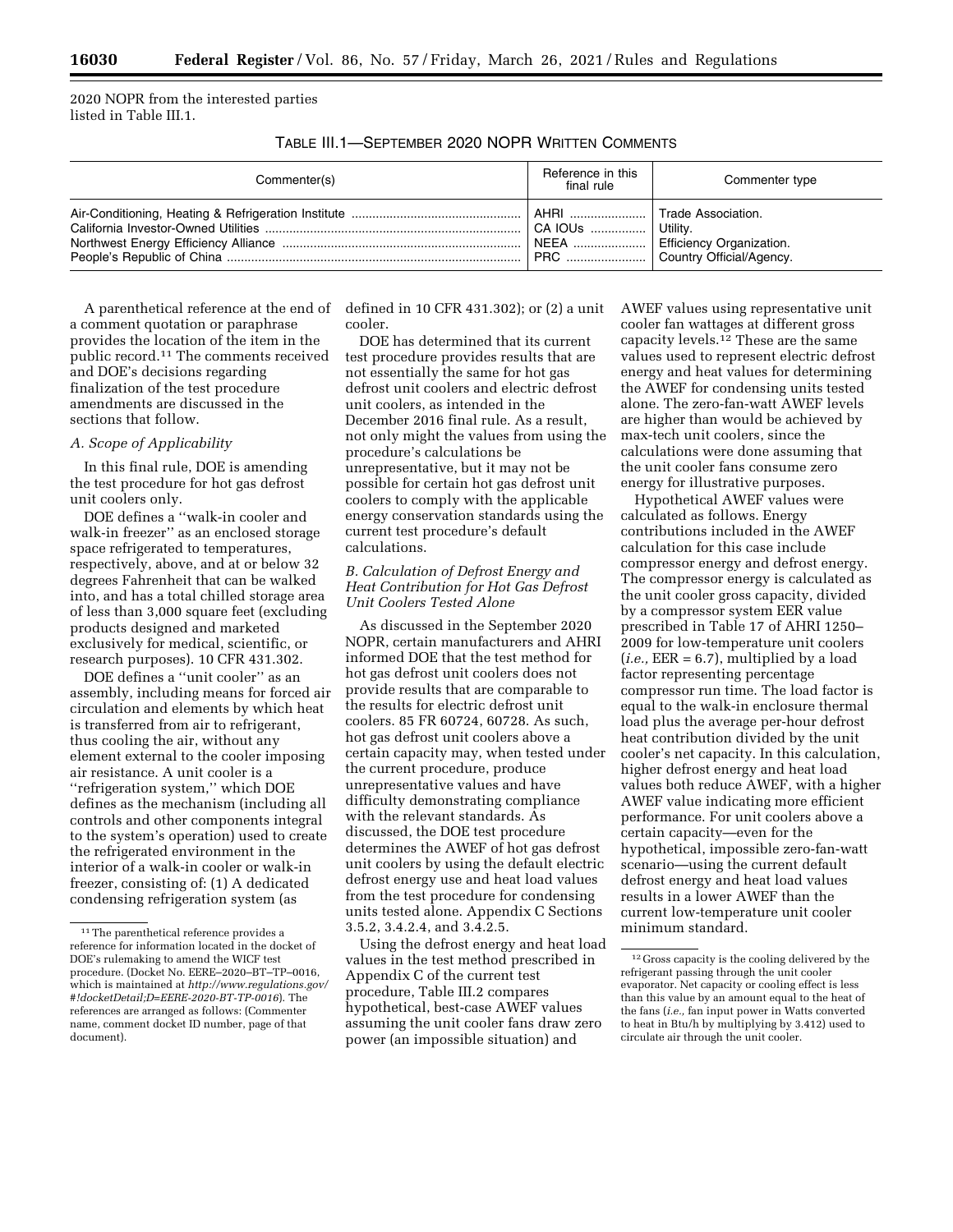# TABLE III.2—HOT GAS DEFROST UNIT COOLER AWEF

| Gross capacity (Btu/h) | AWEF<br>calculated<br>assuming<br>zero fan<br>power<br>(Btu/W-h) | <b>AWEF</b><br>calculated<br>using<br>fan power<br>correlations<br>from AHRI<br>1250-2020<br>$(Btu/W-h)$ * | Minimum<br>AWEF<br>standard<br>(Btu/W-h) ** |
|------------------------|------------------------------------------------------------------|------------------------------------------------------------------------------------------------------------|---------------------------------------------|
| 10.000                 | 5.08                                                             | 4.30                                                                                                       | 4.07                                        |
| 17.500                 | 4.65                                                             | 4.15                                                                                                       | 4.15                                        |
|                        | 4.49                                                             | 3.83                                                                                                       | 4.15                                        |
| 100.000                | 4.21                                                             | 3.51                                                                                                       | 4.15                                        |
| 114.300                | 4.15                                                             | 3.45                                                                                                       | 4.15                                        |
| 150.000                | 4.03                                                             | 3.35                                                                                                       | 4.15                                        |
| 200.000                | 3.91                                                             | 3.23                                                                                                       | 4.15                                        |

\* Equation 173 in section 7.9.3.3. These correlations are representative for low temperature unit cooler evaporator fan power and are used in the test method prescribed in AHRI 1250–2020 for low temperature condensing units tested alone.

'Unit Cooler—Low, 10 CFR 431.306(e).

In April 2020, AHRI published an updated version of its AHRI 1250 test standard that revised the values for electric defrost energy use and heat contribution to apply when testing condensing units that are tested alone (see section C10.2.2 in Appendix C of AHRI 1250–2020). That update was

partly based on testing using a sample of unit coolers equipped with electric defrost. Although the updated values specified in AHRI 1250–2020 are expressed as average per-hour contributions rather than daily contributions, they can be converted to daily contributions (by multiplying by

24) for comparison with the current DOE test procedure values. The daily values determined using AHRI 1250– 2020 are significantly lower than those in the current DOE test procedure, as indicated in Table III.3.

TABLE III.3—COMPARISON OF UNIT COOLER DEFAULT ELECTRIC DEFROST ENERGY AND HEAT LOAD BETWEEN CURRENT DOE TEST PROCEDURE AND THIS FINAL RULE

| Gross capacity (Btu/h) | Daily defrost<br>energy use,<br>DF (Wh)<br>current DOE<br>test<br>procedure* | Daily defrost<br>energy use.<br>DF(Wh)<br><b>2020 Final</b><br>Rule | Daily defrost<br>heat load, Q <sub>DF</sub><br>(Btu) current<br>DOE test<br>procedure* | Dailv defrost<br>heat load, $Q_{DF}$<br>(Btu) 2020<br>Final Rule |
|------------------------|------------------------------------------------------------------------------|---------------------------------------------------------------------|----------------------------------------------------------------------------------------|------------------------------------------------------------------|
|                        | 4.088                                                                        | 2.400                                                               | 13.300                                                                                 | 7,800                                                            |
|                        | 31.600                                                                       | 10.400                                                              | 102.300                                                                                | 33,600                                                           |
|                        | 76.100                                                                       | 18.000                                                              | 247.000                                                                                | 58,500                                                           |
|                        | 128.000                                                                      | 27.000                                                              | 413.000                                                                                | 87,600                                                           |
| 200.000                | 184.000                                                                      | 36,000                                                              | 595,000                                                                                | 117.000                                                          |

\* See Appendix C, Sections 3.4.2.4 and 3.4.2.5. Applicable for hot gas defrost unit coolers as required in Appendix C, Section 3.5.2.

As explained in the September 2020 NOPR, the AHRI 1250–2020 update also includes correlations for the energy use and heat load associated with hot gas defrost. These values were based on the testing of units with hot gas defrost. However, as also explained in the NOPR, DOE proposed to use the correlations developed for electric defrost rather than hot gas defrost, to achieve consistency between the ratings for hot gas and electric defrost unit coolers—which was the intent of the December 2016 Final Rule. *Id.* 

DOE proposed to revise the test procedure for hot gas defrost unit coolers by revising the equations used to calculate energy and heat contributions for defrost consistent with those specified in Appendix C, Section C10.2.2 of AHRI 1250–2020.

Comments from AHRI supported DOE's approach to revise its test procedure for hot gas defrost unit coolers (AHRI, No. 6, p. 2). The CA IOUs supported the proposal as a shortterm resolution to the issue with hot gas defrost unit coolers, since the current test procedure likely overestimates defrost load, particularly for higher capacity hot gas defrost unit coolers (CA IOUs, No. 4, p. 2).

In its comments, the PRC noted that defrosting using waste heat is more efficient than electric defrost and therefore DOE should not exclude hot gas defrost systems from the scope of the test (PRC, No. 3, p. 3) DOE understands the term ''waste heat,'' in this case, to mean hot gas defrost. DOE wishes to emphasize that it is maintaining the provisions to address hot gas defrost and that hot gas defrost

unit coolers continue to be within the scope of Appendix C and required to comply with the relevant standards in 10 CFR 431.306.

NEEA recommended that DOE update the calculations for electric defrost unit coolers to be consistent with AHRI 1250–2020 to maintain consistency between hot gas defrost and electric defrost unit coolers (NEEA, No. 5, p. 5). DOE notes that defrost energy use for unit coolers with electric defrost is determined through testing using section 3.3.4 of Appendix C, which references section C11 of AHRI 1250– 2009. As specified in section C11 of AHRI 1250–2009, the electric defrost unit cooler is operated at dry coil conditions until stable, at which point a defrost is initiated and the energy input and duration is measured. Defrost capabilities are built into electric defrost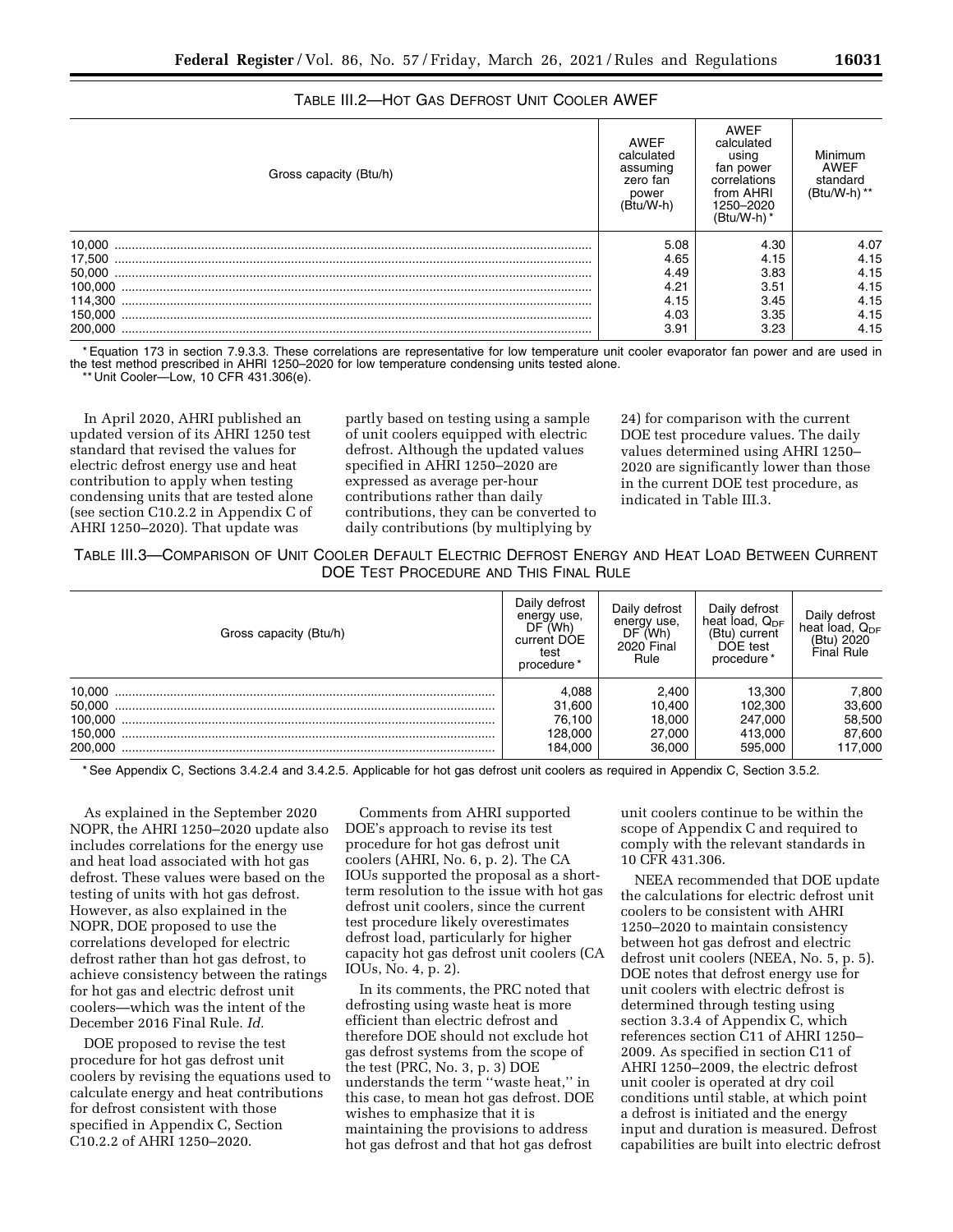unit coolers, *e.g.,* a coil heater is integrated into the evaporator coil and a pan heater is provided for the pan. The power source to activate these heaters for a laboratory test is the same power source used to operate the unit cooler fans to measure capacity. Hot gas defrost unit coolers cannot be tested in this way because the heat source necessary to achieve defrost is not incorporated into the equipment. Therefore, while default values are needed for hot gas defrost unit coolers, they are not needed for electric defrost unit coolers, as the energy use associated with the electric defrost is measured in the test method.

DOE received several comments urging it to conduct a more comprehensive rulemaking that fully addresses recommendations from the 2016 Working Group. As noted earlier, the CA IOUs supported the proposed amendments as a short-term measure; however, they encouraged DOE to address more fully the recommendations from the 2015 Working Group in a future rulemaking (CA IOUs, No. 4, p. 2). NEEA also urged DOE to expand the scope of the current walk-in test procedure revisions to address more fully the recommendations from the ASRAC working group, specifically recommendation 6 (NEEA, No. 5, p. 5). Additionally, the PRC suggested that DOE include modifications to the test to improve its ability to evaluate systems that utilize hot gas defrost (PRC, No. 3, p. 3).

DOE notes that Working Group Recommendation No. 6 includes incorporating off-cycle power consumption, rating variable-capacity condensing units, and developing a method for measuring hot gas defrost and adaptive defrost energy consumption. See Docket No. EERE– 2015–BT–STD–0016, No. 56 at p. 3 (ASRAC Term Sheet, Recommendation No. 6—Future Test Procedure Recommendations. See also 81 FR 95758, 95761 (discussing ASRAC recommendations). As recognized by NEEA, additional changes to the DOE test procedure in response to Working Group Recommendation No. 6 would necessitate an evaluation of whether any such changes would impact compliance with the energy consumption standards for walk-ins (NEEA, No. 5, p. 3). DOE will continue to evaluate the Working Group recommendations and address additional changes as may be needed in a separate rulemaking.

NEEA encouraged DOE to conduct further analysis into AHRI 1250–2020 to understand if it appropriately addresses the Working Group recommendations.

(NEEA, No. 5, p. 3) The CA IOUs commented that the equations in the DOE test procedure should align with the equations in AHRI 1250–2020, especially where a separate equation for electric defrost and hot gas defrost is used. (CA IOUs, No. 4, p. 3) DOE agrees that a full analysis of AHRI 1250–2020 is necessary to both evaluate its consistency with the 2015 Working Group recommendations, and to better understand how updated test requirements may impact the energy conservations standards. However, DOE wishes to emphasize that the purpose of this rule is to revise the test procedure for hot gas defrost unit coolers only and addressing these other issues would be part of a future rulemaking.

Finally, NEEA suggests that DOE consider incorporating a cyclic test procedure for walk-in refrigeration systems (NEEA, No. 5, p. 3). According to NEEA, a test procedure with multiple refrigeration cycles and varying load conditions would more accurately represent the period of use for walk-in refrigeration systems. (NEEA, No. 5, p. 3). DOE appreciates the comment and will consider it in a future test procedure rulemaking, should one be initiated.

As stated in the September 2020 NOPR, DOE limited the scope of the proposal to expediently address how to test a hot gas defrost unit cooler and to resolve potential compliance issues under the energy conservation standards that currently apply. 85 FR 60724, 60724.

DOE has determined that the equations in AHRI 1250–2020 section C10.2.2 provide better representations of electric defrost energy use and heat load than those in the current DOE test procedure (Appendix C, sections 3.4.2.4 and 3.4.2.5) and hence will provide better equivalence of a hot gas defrost unit cooler's performance rating with that of an otherwise similar electric defrost unit cooler, regardless of gross capacity. The default electric defrost energy and heat values in the current DOE test procedure were validated by testing unit coolers with measured gross capacity up to 18,000 Btu/h, representing a more limited range of capacity than the sample tested by AHRI.13 The default electric defrost energy and heat values provided in AHRI 1250–2020 are based on measuring the performance of a range of unit coolers, some with capacities greater than 18,000 Btu/h. Because of the greater capacity range tested in support of AHRI 1250–2020

development, DOE has determined that these values provide both the best available representation of electric defrost energy consumption associated with unit cooler defrost and better performance equivalence between hot gas defrost and electric defrost unit coolers than Appendix C. Hence, DOE is revising its test procedure for hot gas defrost low-temperature unit coolers to use the AHRI 1250–2020 equations to provide more equivalent test results between electric and hot gas defrost unit coolers.14

Based on the discussion presented in this final rule and in the September 2020 NOPR, DOE is modifying its test procedure for hot gas defrost unit coolers to use the defrost energy and heat equations from AHRI 1250–2020 when calculating AWEF.

#### *C. Effective and Compliance Dates*

The effective date for the adopted test procedure amendment will be 30 days after publication of this final rule in the **Federal Register**. EPCA prescribes that all representations of energy efficiency and energy use, including those made on marketing materials and product labels, must be made in accordance with an amended test procedure, beginning 180 days after publication of the final rule in the **Federal Register**. (42 U.S.C. 6314(d)(1)) Manufacturers do, however, have the option to use the amended test procedure prior to that time.

EPCA provides that individual manufacturers may petition DOE for an extension of the 180-day period if the manufacturer will experience undue hardship in meeting the deadline. (42 U.S.C. 6314(d)(2)) To receive consideration, petitions must be filed with DOE no later than 60 days before the end of the 180-day period and must detail how the manufacturer will experience undue hardship. (*Id.*)

# *D. Test Procedure Costs, Harmonization, and Other Topics*

# 1. Test Procedure Costs and Impact

EPCA requires that test procedures adopted by DOE not be unduly burdensome to conduct. In this document, DOE amends the existing test procedure for walk-in hot gas defrost unit coolers tested alone by revising the calculations used to determine daily defrost energy and heat contribution. DOE has determined that the amendment will not add any burden to

<sup>13</sup>See Docket EERE–2015–BT–STD–0016, No. 0007 at p. 31.

<sup>14</sup> DOE has not identified an analogous issue with the use of hot gas defrost default values when testing condensing units tested alone that use hot gas defrost. The condensing unit test procedure requires the same defrost default values that were used to develop the current energy conservation standards.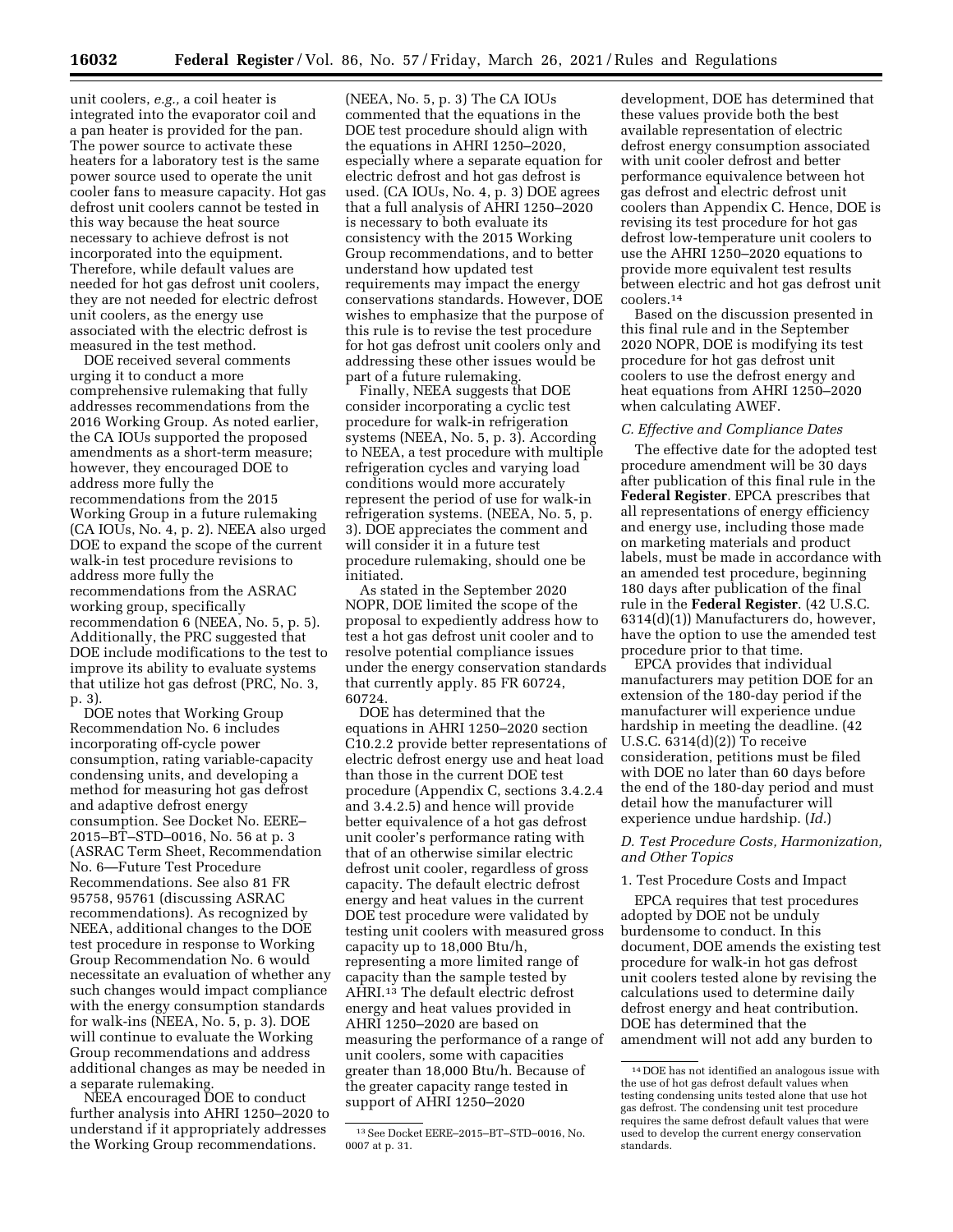manufacturers to conduct the test procedure for this equipment since the amendment requires only a mathematical change to the measured results and does not require any additional testing or re-testing on the part of manufacturers.

# 2. Harmonization With Industry Standards

DOE's established practice is to adopt relevant industry standards as DOE test procedures unless such methodology would be unduly burdensome to conduct or would not produce test results that reflect the energy efficiency, energy use, water use (as specified in EPCA) or estimated operating costs of that product during a representative average use cycle. See 10 CFR 431.4; 10 CFR part 430, subpart C, appendix A, section 8(c). In cases where the industry standard does not meet the relevant statutory criteria, DOE will make needed modifications to these standards through rulemaking to ensure that the test procedure being adopted satisfies these criteria. *Id.* 

DOE is adopting the method for determining the energy use attributable to hot gas defrost in unit coolers as detailed in AHRI 1250–2020, which is the updated version of the industry test procedure generally incorporated by reference in Appendix C. To address the determination of AWEF for hot gas defrost unit coolers as discussed in this final rule, DOE is updating the Federal test procedure consistent with AHRI 1250–2020 only in this context. As stated in the September 2020 NOPR, DOE may undertake a separate evaluation of whether amendments to the WICF test procedure are necessary more generally, and would as part of that evaluation, consider whether the existing reference to AHRI 1250–2009 at 10 CFR 431.303 should be updated to the 2020 version.

#### **IV. Procedural Issues and Regulatory Review**

### *A. Review Under Executive Order 12866*

The Office of Management and Budget (''OMB'') has determined that this test procedure rulemaking does not constitute ''significant regulatory actions'' under section 3(f) of Executive Order (''E.O.'') 12866, Regulatory Planning and Review, 58 FR 51735 (Oct. 4, 1993). Accordingly, this action was not subject to review under the Executive Order by the Office of Information and Regulatory Affairs (''OIRA'') in OMB.

# *B. Review Under Executive Orders 13771 and 13777*

On January 30, 2017, the President issued E.O. 13771, ''Reducing Regulation and Controlling Regulatory Costs.'' See 82 FR 9339 (Feb. 3, 2017). E.O. 13771 stated the policy of the executive branch is to be prudent and financially responsible in the expenditure of funds, from both public and private sources. E.O. 13771 stated it is essential to manage the costs associated with the governmental imposition of private expenditures required to comply with Federal regulations.

Additionally, on February 24, 2017, the President issued E.O. 13777, ''Enforcing the Regulatory Reform Agenda.'' 82 FR 12285 (March 1, 2017). E.O. 13777 required the head of each agency designate an agency official as its Regulatory Reform Officer (''RRO''). Each RRO oversees the implementation of regulatory reform initiatives and policies to ensure that agencies effectively carry out regulatory reforms, consistent with applicable law. Further, E.O. 13777 requires the establishment of a regulatory task force at each agency. The regulatory task force is required to make recommendations to the agency head regarding the repeal, replacement, or modification of existing regulations, consistent with applicable law. At a minimum, each regulatory reform task force must attempt to identify regulations that:

(i) Eliminate jobs, or inhibit job creation;

(ii) Are outdated, unnecessary, or ineffective;

(iii) Impose costs that exceed benefits;

(iv) Create a serious inconsistency or otherwise interfere with regulatory reform initiatives and policies;

(v) Are inconsistent with the requirements of the Information Quality Act, or the guidance issued pursuant to that Act, in particular those regulations that rely in whole or in part on data, information, or methods that are not publicly available or that are insufficiently transparent to meet the standard for reproducibility; or

(vi) Derive from or implement Executive Orders or other Presidential directives that have been subsequently rescinded or substantially modified.

DOE concludes that this rulemaking is consistent with the directives set forth in these executive orders. This final rule is estimated to have no cost impact. Therefore, this final rule is an E.O. 13771 ''other'' action.

#### *C. Review Under the Regulatory Flexibility Act*

The Regulatory Flexibility Act (5 U.S.C. 601 *et seq.*) requires preparation of a final regulatory flexibility analysis (''FRFA'') for any final rule where the agency was first required by law to publish a proposed rule for public comment, unless the agency certifies that the rule, if promulgated, will not have a significant economic impact on a substantial number of small entities. As required by Executive Order 13272, ''Proper Consideration of Small Entities in Agency Rulemaking,'' 67 FR 53461 (August 16, 2002), DOE published procedures and policies on February 19, 2003 to ensure that the potential impacts of its rules on small entities are properly considered during the DOE rulemaking process. 68 FR 7990. DOE has made its procedures and policies available on the Office of the General Counsel's website: *[http://energy.gov/gc/](http://energy.gov/gc/office-general-counsel) [office-general-counsel.](http://energy.gov/gc/office-general-counsel)* 

As presented in this final rule, the adopted change to the test procedure will have no cost impact. As discussed, the final rule requires use of a revised calculation to determine the AWEF for hot gas defrost unit coolers. The adopted amendment does not require additional testing or retesting.

Therefore, DOE concludes that the cost effects accruing from the final rule would not have a ''significant economic impact on a substantial number of small entities,'' and that the preparation of a FRFA is not warranted. DOE has submitted a certification and supporting statement of factual basis to the Chief Counsel for Advocacy of the Small Business Administration for review under 5 U.S.C. 605(b).

# *D. Review Under the Paperwork Reduction Act of 1995*

Manufacturers of walk-in coolers and walk-in freezers must certify to DOE that their products comply with any applicable energy conservation standards. To certify compliance, manufacturers must first obtain test data for their products according to the DOE test procedures, including any amendments adopted for those test procedures. DOE has established regulations for the certification and recordkeeping requirements for all covered consumer products and commercial equipment, including walkins. (See generally 10 CFR part 429.) The collection-of-information requirement for the certification and recordkeeping is subject to review and approval by OMB under the Paperwork Reduction Act (''PRA''). This requirement has been approved by OMB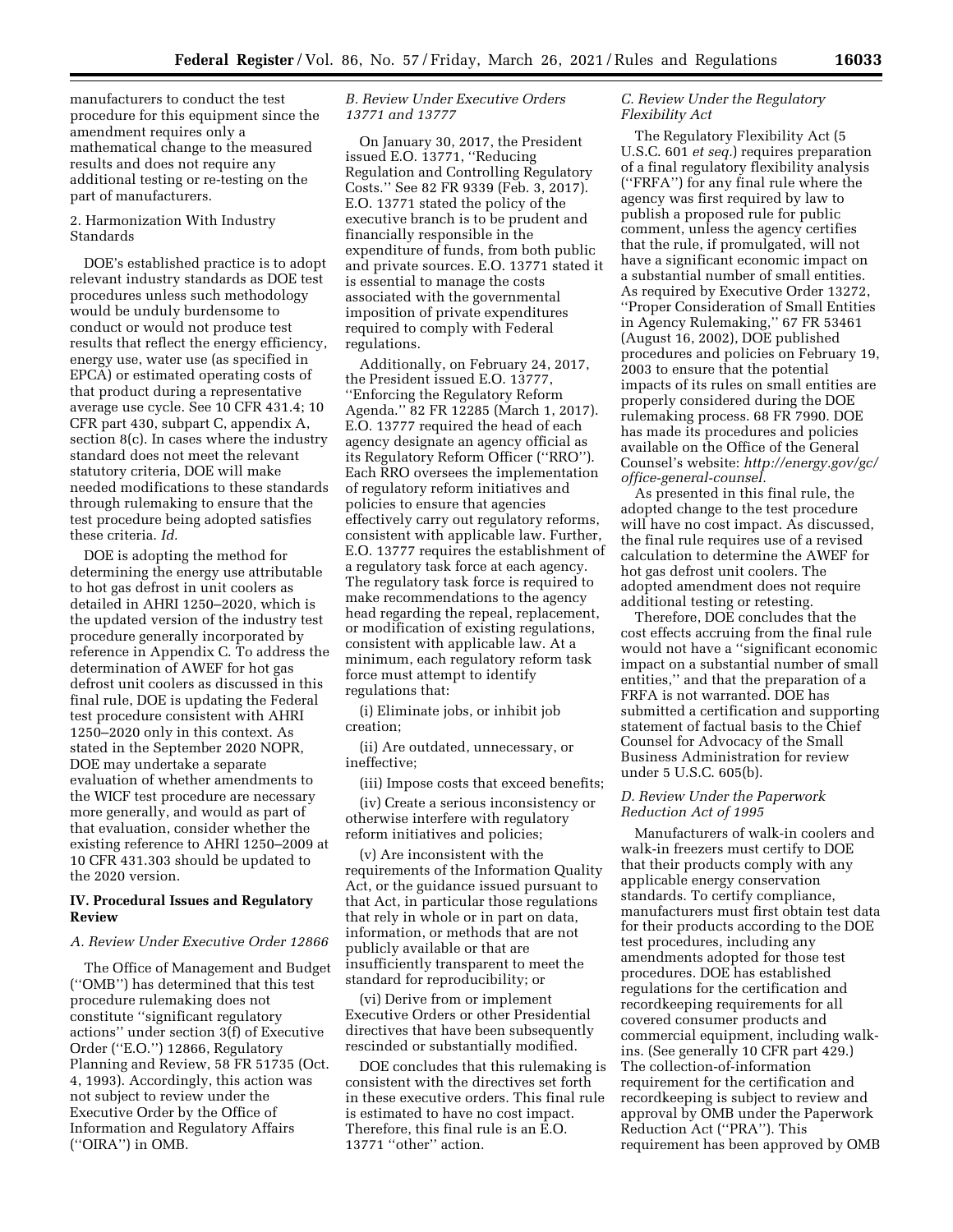under OMB control number 1910–1400. Public reporting burden for the certification is estimated to average 35 hours per response, including the time for reviewing instructions, searching existing data sources, gathering and maintaining the data needed, and completing and reviewing the collection of information.

Notwithstanding any other provision of the law, no person is required to respond to, nor shall any person be subject to a penalty for failure to comply with, a collection of information subject to the requirements of the PRA, unless that collection of information displays a currently valid OMB Control Number.

The amendment adopted in this final rule does not impact the reporting burden for manufacturers of WICFs.

# *E. Review Under the National Environmental Policy Act of 1969*

Pursuant to the National Environmental Policy Act of 1969 (''NEPA''), DOE has analyzed this proposed action in accordance with NEPA and DOE's NEPA implementing regulations (10 CFR part 1021). DOE has determined that this rule qualifies for categorical exclusion under 10 CFR part 1021, subpart D, Appendix A5 because it is an interpretive rulemaking that does not change the environmental effect of the rule and meets the requirements for application of a CX. See 10 CFR 1021.410. Therefore, DOE has determined that promulgation of this rule is not a major Federal action significantly affecting the quality of the human environment within the meaning of NEPA and does not require an EA or EIS.

#### *F. Review Under Executive Order 13132*

Executive Order 13132, ''Federalism,'' 64 FR 43255 (August 4, 1999), imposes certain requirements on agencies formulating and implementing policies or regulations that preempt State law or that have Federalism implications. The Executive Order requires agencies to examine the constitutional and statutory authority supporting any action that would limit the policymaking discretion of the States and to carefully assess the necessity for such actions. The Executive Order also requires agencies to have an accountable process to ensure meaningful and timely input by State and local officials in the development of regulatory policies that have Federalism implications. On March 14, 2000, DOE published a statement of policy describing the intergovernmental consultation process it will follow in the development of such regulations. 65 FR 13735. DOE examined this final rule and determined

that it will not have a substantial direct effect on the States, on the relationship between the national government and the States, or on the distribution of power and responsibilities among the various levels of government. EPCA governs and prescribes Federal preemption of State regulations as to energy conservation for the products that are the subject of this final rule. States can petition DOE for exemption from such preemption to the extent, and based on criteria, set forth in EPCA. (42 U.S.C. 6297(d)) No further action is required by Executive Order 13132.

# *G. Review Under Executive Order 12988*

Regarding the review of existing regulations and the promulgation of new regulations, section 3(a) of Executive Order 12988, ''Civil Justice Reform,'' 61 FR 4729 (Feb. 7, 1996), imposes on Federal agencies the general duty to adhere to the following requirements: (1) Eliminate drafting errors and ambiguity; (2) write regulations to minimize litigation; (3) provide a clear legal standard for affected conduct rather than a general standard; and (4) promote simplification and burden reduction. Section 3(b) of Executive Order 12988 specifically requires that Executive agencies make every reasonable effort to ensure that the regulation (1) clearly specifies the preemptive effect, if any; (2) clearly specifies any effect on existing Federal law or regulation; (3) provides a clear legal standard for affected conduct while promoting simplification and burden reduction; (4) specifies the retroactive effect, if any; (5) adequately defines key terms; and (6) addresses other important issues affecting clarity and general draftsmanship under any guidelines issued by the Attorney General. Section 3(c) of Executive Order 12988 requires Executive agencies to review regulations in light of applicable standards in sections 3(a) and 3(b) to determine whether they are met or it is unreasonable to meet one or more of them. DOE has completed the required review and determined that, to the extent permitted by law, this final rule meets the relevant standards of Executive Order 12988.

#### *H. Review Under the Unfunded Mandates Reform Act of 1995*

Title II of the Unfunded Mandates Reform Act of 1995 (''UMRA'') requires each Federal agency to assess the effects of Federal regulatory actions on State, local, and Tribal governments and the private sector. Public Law 104–4, sec. 201 (codified at 2 U.S.C. 1531). For a regulatory action resulting in a rule that may cause the expenditure by State,

local, and Tribal governments, in the aggregate, or by the private sector of \$100 million or more in any one year (adjusted annually for inflation), section 202 of UMRA requires a Federal agency to publish a written statement that estimates the resulting costs, benefits, and other effects on the national economy. (2 U.S.C. 1532(a), (b)) The UMRA also requires a Federal agency to develop an effective process to permit timely input by elected officers of State, local, and Tribal governments on a proposed ''significant intergovernmental mandate,'' and requires an agency plan for giving notice and opportunity for timely input to potentially affected small governments before establishing any requirements that might significantly or uniquely affect small governments. On March 18, 1997, DOE published a statement of policy on its process for intergovernmental consultation under UMRA. 62 FR 12820; also available at *[http://](http://energy.gov/gc/office-general-counsel) [energy.gov/gc/office-general-counsel.](http://energy.gov/gc/office-general-counsel)*  DOE examined this final rule according to the UMRA and its statement of policy and determined that the rule contains neither an intergovernmental mandate, nor a mandate that may result in the expenditure of \$100 million or more in any year, so these requirements do not apply.

# *I. Review Under the Treasury and General Government Appropriations Act, 1999*

Section 654 of the Treasury and General Government Appropriations Act, 1999 (Pub. L. 105–277) requires Federal agencies to issue a Family Policymaking Assessment for any rule that may affect family well-being. This final rule will not have any impact on the autonomy or integrity of the family as an institution. Accordingly, DOE has concluded that it is not necessary to prepare a Family Policymaking Assessment.

# *J. Review Under Executive Order 12630*

DOE has determined, under Executive Order 12630, ''Governmental Actions and Interference with Constitutionally Protected Property Rights'' 53 FR 8859 (March 18, 1988), that this regulation will not result in any takings that might require compensation under the Fifth Amendment to the U.S. Constitution.

### *K. Review Under Treasury and General Government Appropriations Act, 2001*

Section 515 of the Treasury and General Government Appropriations Act, 2001 (44 U.S.C. 3516 note) provides for agencies to review most disseminations of information to the public under guidelines established by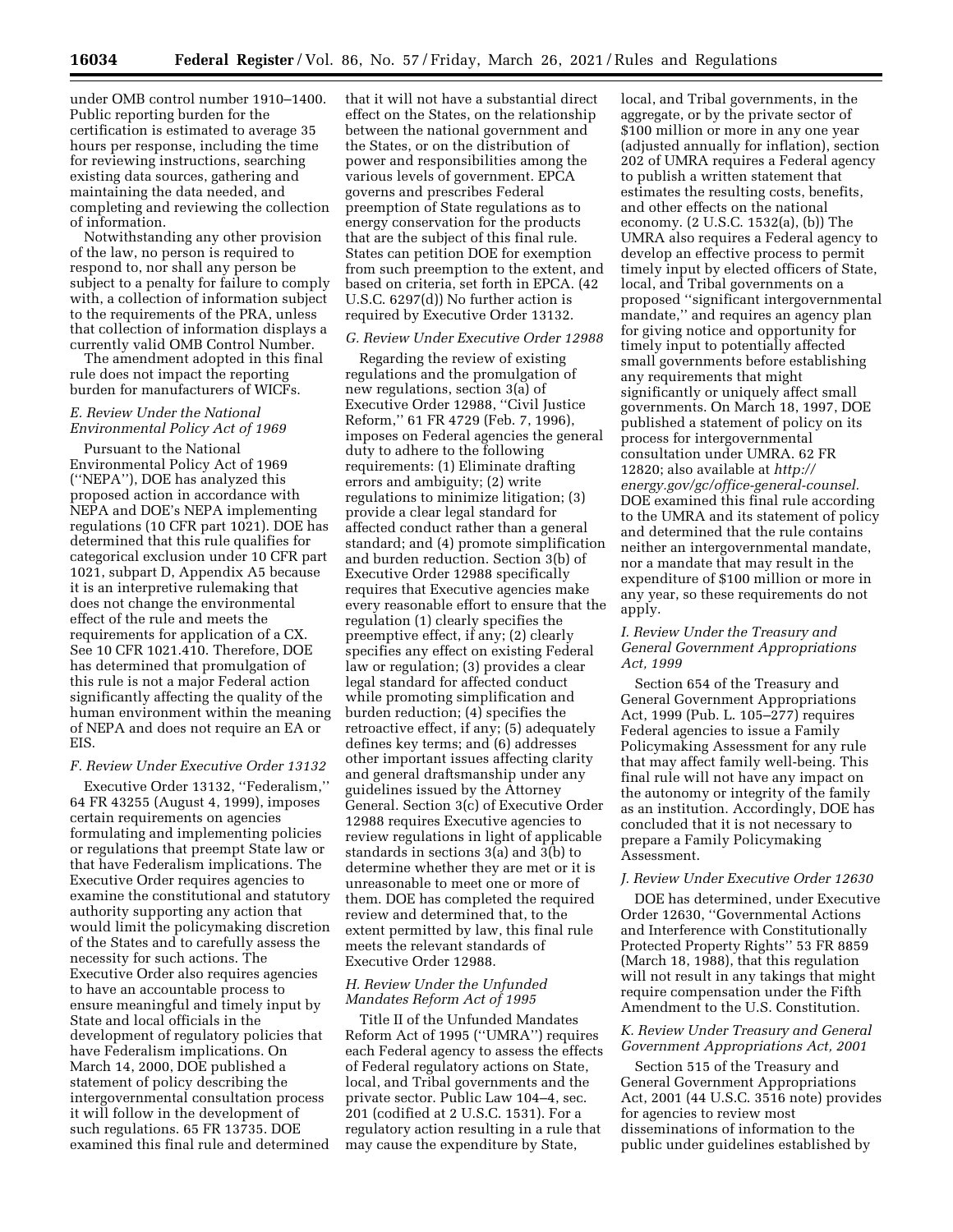each agency pursuant to general guidelines issued by OMB. OMB's guidelines were published at 67 FR 8452 (Feb. 22, 2002). Pursuant to OMB Memorandum M–19–15, Improving Implementation of the Information Quality Act (April 24, 2019), DOE published updated guidelines which are available at *[https://www.energy.gov/](https://www.energy.gov/sites/prod/files/2019/12/f70/DOE%20Final%20Updated%20IQA%20Guidelines%20Dec%202019.pdf) [sites/prod/files/2019/12/f70/](https://www.energy.gov/sites/prod/files/2019/12/f70/DOE%20Final%20Updated%20IQA%20Guidelines%20Dec%202019.pdf) [DOE%20Final%20Updated%](https://www.energy.gov/sites/prod/files/2019/12/f70/DOE%20Final%20Updated%20IQA%20Guidelines%20Dec%202019.pdf) [20IQA%20](https://www.energy.gov/sites/prod/files/2019/12/f70/DOE%20Final%20Updated%20IQA%20Guidelines%20Dec%202019.pdf)*

*[Guidelines%20Dec%202019.pdf.](https://www.energy.gov/sites/prod/files/2019/12/f70/DOE%20Final%20Updated%20IQA%20Guidelines%20Dec%202019.pdf)* DOE has reviewed this final rule under the OMB and DOE guidelines and has concluded that it is consistent with applicable policies in those guidelines.

#### *L. Review Under Executive Order 13211*

Executive Order 13211, ''Actions Concerning Regulations That Significantly Affect Energy Supply, Distribution, or Use,'' 66 FR 28355 (May 22, 2001), requires Federal agencies to prepare and submit to OMB, a Statement of Energy Effects for any significant energy action. A ''significant energy action'' is defined as any action by an agency that promulgated or is expected to lead to promulgation of a final rule, and that (1) is a significant regulatory action under Executive Order 12866, or any successor order; and (2) is likely to have a significant adverse effect on the supply, distribution, or use of energy; or (3) is designated by the Administrator of OIRA as a significant energy action. For any significant energy action, the agency must give a detailed statement of any adverse effects on energy supply, distribution, or use if the regulation is implemented, and of reasonable alternatives to the action and their expected benefits on energy supply, distribution, and use.

This regulatory action is not a significant regulatory action under Executive Order 12866. Moreover, it would not have a significant adverse effect on the supply, distribution, or use of energy, nor has it been designated as a significant energy action by the Administrator of OIRA. Therefore, it is not a significant energy action, and, accordingly, DOE has not prepared a Statement of Energy Effects.

# *M. Review Under Section 32 of the Federal Energy Administration Act of 1974*

Under section 301 of the Department of Energy Organization Act (Pub. L. 95– 91; 42 U.S.C. 7101), DOE must comply with section 32 of the Federal Energy

Administration Act of 1974, as amended by the Federal Energy Administration Authorization Act of 1977. (15 U.S.C. 788; ''FEAA'') Section 32 essentially provides in relevant part that, where a proposed rule authorizes or requires use of commercial standards, the notice of proposed rulemaking must inform the public of the use and background of such standards. In addition, section 32(c) requires DOE to consult with the Attorney General and the Chairman of the Federal Trade Commission (''FTC'') concerning the impact of the commercial or industry standards on competition.

The amendment to the test procedures for walk-ins adopted in this final rule does not incorporate any new industry standard that would require compliance under section 32(b) of the FEAA. The amendment adopted in this final rule is based on calculations specified in AHRI 1250–2020, but the regulation as amended does not require the use of AHRI 1250–2020. Nevertheless, DOE consulted with both the Department of Justice and the FTC on the proposed rule. Neither agency had comments or concerns regarding the rulemaking.

#### *N. Congressional Notification*

As required by 5 U.S.C. 801, DOE will report to Congress on the promulgation of this rule before its effective date. The report will state that it has been determined that the rule is not a ''major rule'' as defined by 5 U.S.C. 804(2).

# **V. Approval of the Office of the Secretary**

The Secretary of Energy has approved publication of this final rule.

# **List of Subjects in 10 CFR Part 431**

Administrative practice and procedure, Confidential business information, Energy conservation test procedures, and Reporting and recordkeeping requirements.

#### **Signing Authority**

This document of the Department of Energy was signed on March 7, 2021, by Kelly Speakes-Backman, Principal Deputy Assistant Secretary and Acting Assistant Secretary for Energy Efficiency and Renewable Energy, pursuant to delegated authority from the Secretary of Energy. That document with the original signature and date is maintained by DOE. For administrative purposes only, and in compliance with requirements of the Office of the Federal Register, the undersigned DOE Federal Register Liaison Officer has been authorized to sign and submit the document in electronic format for publication, as an official document of the Department of Energy. This administrative process in no way alters the legal effect of this document upon publication in the **Federal Register**.

Signed in Washington, DC, on March 11, 2021.

# **Treena V. Garrett,**

*Federal Register Liaison Officer, U.S. Department of Energy.* 

For the reasons stated in the preamble, DOE amends part 431 of chapter II of title 10, Code of Federal Regulations as set forth below:

# **PART 431—ENERGY EFFICIENCY PROGRAM FOR CERTAIN COMMERCIAL AND INDUSTRIAL EQUIPMENT**

■ 1. The authority citation for part 431 continues to read as follows:

**Authority:** 42 U.S.C. 6291–6317; 28 U.S.C. 2461 note.

■ 2. Appendix C to subpart R of part 431 is amended by revising section 3.5.2 and adding section 3.5.3 to read as follows:

# **Appendix C to Subpart R of Part 431— Uniform Test Method for the Measurement of Net Capacity and AWEF of Walk-In Cooler and Walk-In Freezer Refrigeration Systems**

\* \* \* \* \* 3.5  $* * * *$ 

3.5.2 Hot Gas Defrost Matched Systems and Single-package Dedicated Systems: Test these units as described in section 3.3 of this appendix for electric defrost matched systems and single-package dedicated systems, but do not conduct defrost tests as described in sections 3.3.4 and 3.3.5 of this appendix. Calculate daily defrost energy use as described in section 3.4.2.4 of this appendix. Calculate daily defrost heat contribution as described in section 3.4.2.5 of this appendix.

3.5.3 Hot Gas Defrost Unit Coolers Tested Alone: Test these units as described in section 3.3 of this appendix for electric defrost unit coolers tested alone, but do not conduct defrost tests as described in sections 3.3.4 and 3.3.5 of this appendix. Calculate average defrost heat load  $Q_{DF}$ , expressed in Btu/ h, as follows:

#### **BILLING CODE 6450–01–P**